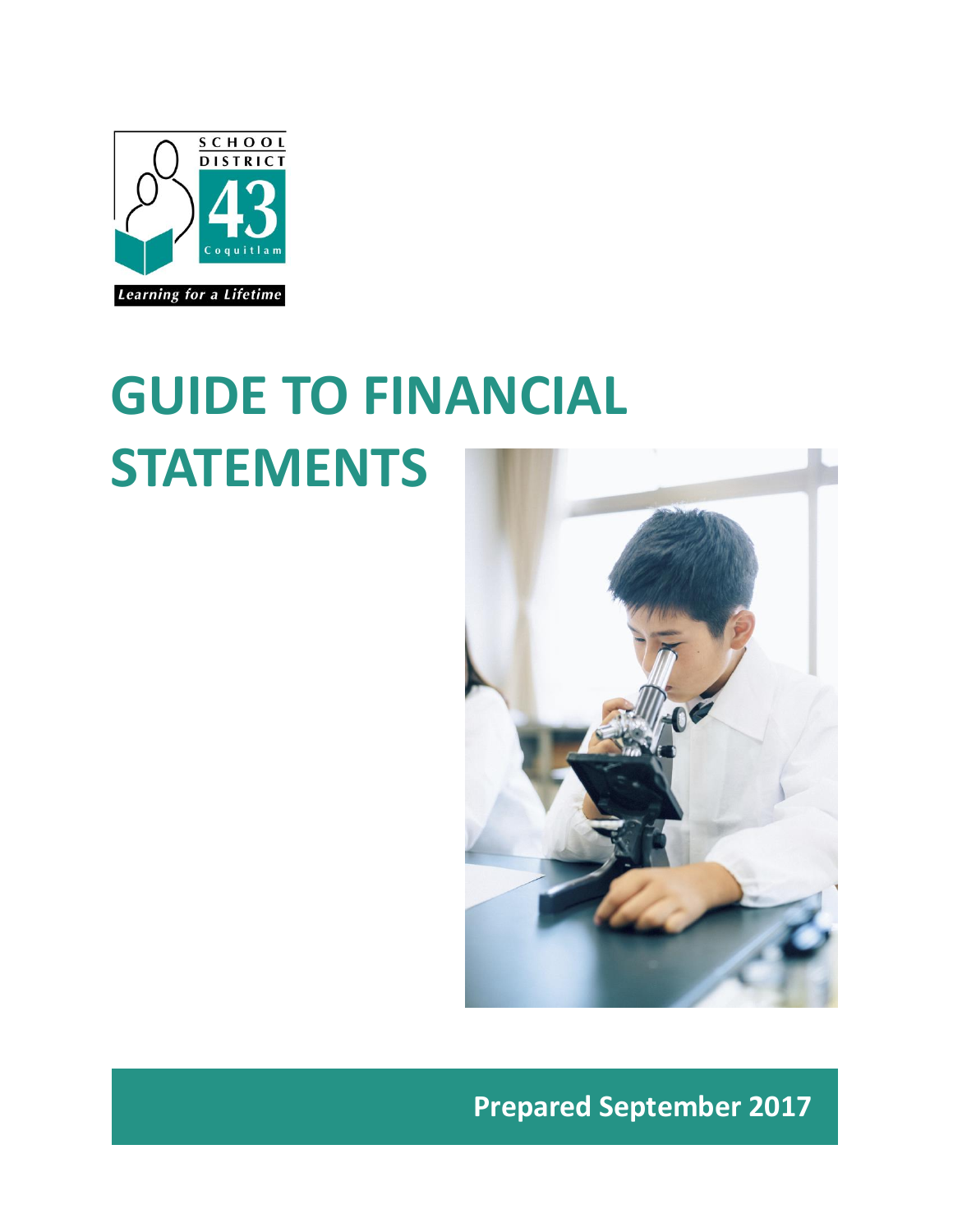## **Contents**

| II. Legislative Requirements & Reporting |  |
|------------------------------------------|--|
|                                          |  |
|                                          |  |
|                                          |  |
|                                          |  |
|                                          |  |
|                                          |  |
|                                          |  |
|                                          |  |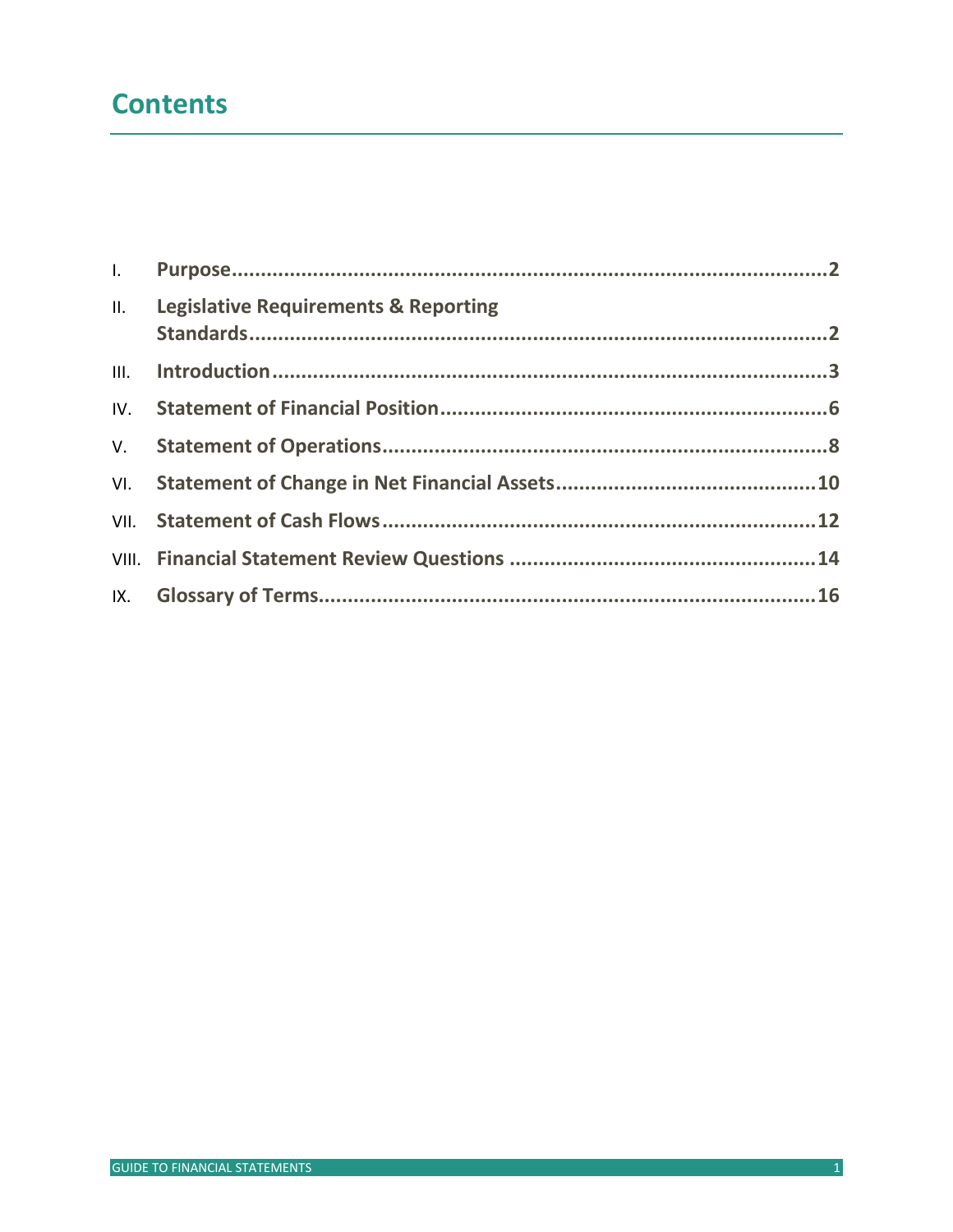### <span id="page-2-0"></span>**Purpose**

Our goal at the Coquitlam School District is to make information sharing and reporting convenient, accessible and relevant to our stakeholders. The information contained in this guide is intended to provide you with increased understanding of the District's financial statements.

This guide provides examples and explanations of the typical information contained in the District's annual audited financial statements and references figures from our 2016-17 financial statements. However, please note that while these figures will vary year to year, the categories and explanations will remain the same. This guide will be of interest to the community and stakeholders who would like to interpret and better understand the information provided in the financial statements.

Financial statements are intended to report on financial condition as at June  $30<sup>th</sup>$  annually, to ensure accountability and transparency, and to assist the District with long term strategic planning. Financial statements are an important tool for the Board of Education and management to use in reporting to the community, stakeholders and government on the fulfillment of education services through the available financial resources.

# <span id="page-2-1"></span>**Legislative Requirements & Reporting Standards**

The *School Act* requires that every School District in the province prepare annual audited financial statements, a copy of which must be submitted to the Minister of Education by September 30<sup>th</sup> and prepared for distribution to the public before December 31<sup>st</sup>. The financial statements must be prepared in accordance with Section 23.1 of the *Budget Transparency and Accountability Act* utilizing Canadian public sector accounting standards except in regard to accounting for government transfers.

Requirements for government transfers requires School Districts to recognize these transfers made for the purposes of capital asset acquisitions into revenue on the same basis as the related amortization expense. Canadian public sector accounting standards would require these grants to be fully recognized into revenue.

Financial statements provide information on a School District's financial position in terms of its assets and liabilities, its net financial assets (or net debt), its accumulated surplus (or deficit), and its tangible capital assets and other non-financial assets. Financial statements also provide a meaningful summary of the sources, allocation and consumption of School District financial resources, how the activities of the period have affected the District's net financial assets (or debt), how District activities were financed and how cash requirements were met. Each indicator gives the readers of the financial statements information about the status of the District's finances.

Financial statements must include a Statement of Financial Position, Statement of Operations, Statement of Cash Flows, and Statement of Change in Net Financial Assets (or Net Debt). Additional supplementary information is provided in Notes to the Financial Statements and additional unaudited informational schedules.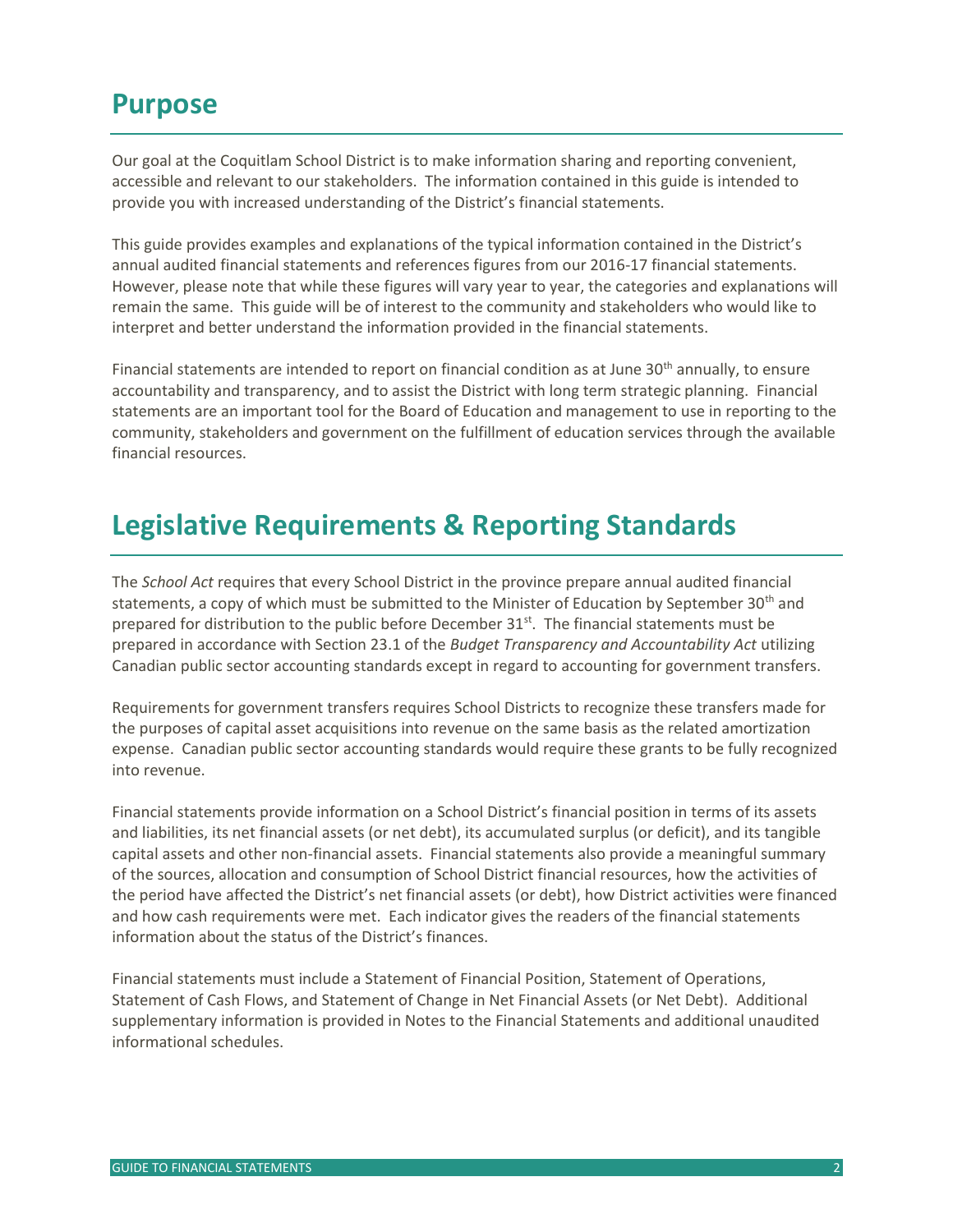It is important to note that financial statements are prepared in accordance with the *Budget Transparency and Accountability Act*, not the *Public Sector Accounting Board*. As a result, Note 1 to the Financial Statements explains how the two reporting standards are different and provides a reconciliation between the two.

### <span id="page-3-0"></span>**Introduction**

The four required statements that comprise the School District's financial statements are presented as a sample here along with explanatory notes, an overview of the supplemental schedules and helpful tips. A checklist to assist readers of the financial statements with analysis and evaluation of the statements can be found near the end of this guide. A glossary of terms is also included.

In BC, financial statements must be prepared by School Districts on an annual basis in accordance with the provisions set out in the *Budget Transparency and Accountability Act* and guidance provided by the Ministry of Education.

The four main components to the financial statements of the District which are externally audited by an independent audit firm are:

- 1. **Statement of Financial Position** required statement that reports on:
	- assets what the District owns or controls;
	- liabilities what the District owes; and
	- accumulated surplus what remains after the assets have been used to meet the liabilities.
- 2. **Statement of Operations** required statement that reports on:
	- revenues provincial Ministry grants, grants from other government departments or agencies out of province, student tuition fees, summer programs, investment and rental income;
	- expenses cost of each service (e.g. education instruction, administration, facilities and maintenance, transportation) and debt services; and
	- results for a fiscal year or reporting period net surplus or deficit.
- 3. **Statement of Change in Net Financial Assets (Debt)** required statement that:
	- explains the difference between the annual surplus or deficit and the change in net financial assets (or net debt);
	- reports spending to acquire tangible capital assets and prepaid expenses; and
	- reports disposal of tangible capital assets and the use of prepaid expenses.
- 4. **Statement of Cash Flows** required statement that:
	- identifies where cash came from:
	- shows how cash was used; and
	- provides details on changes in cash and cash equivalents since the previous reporting period.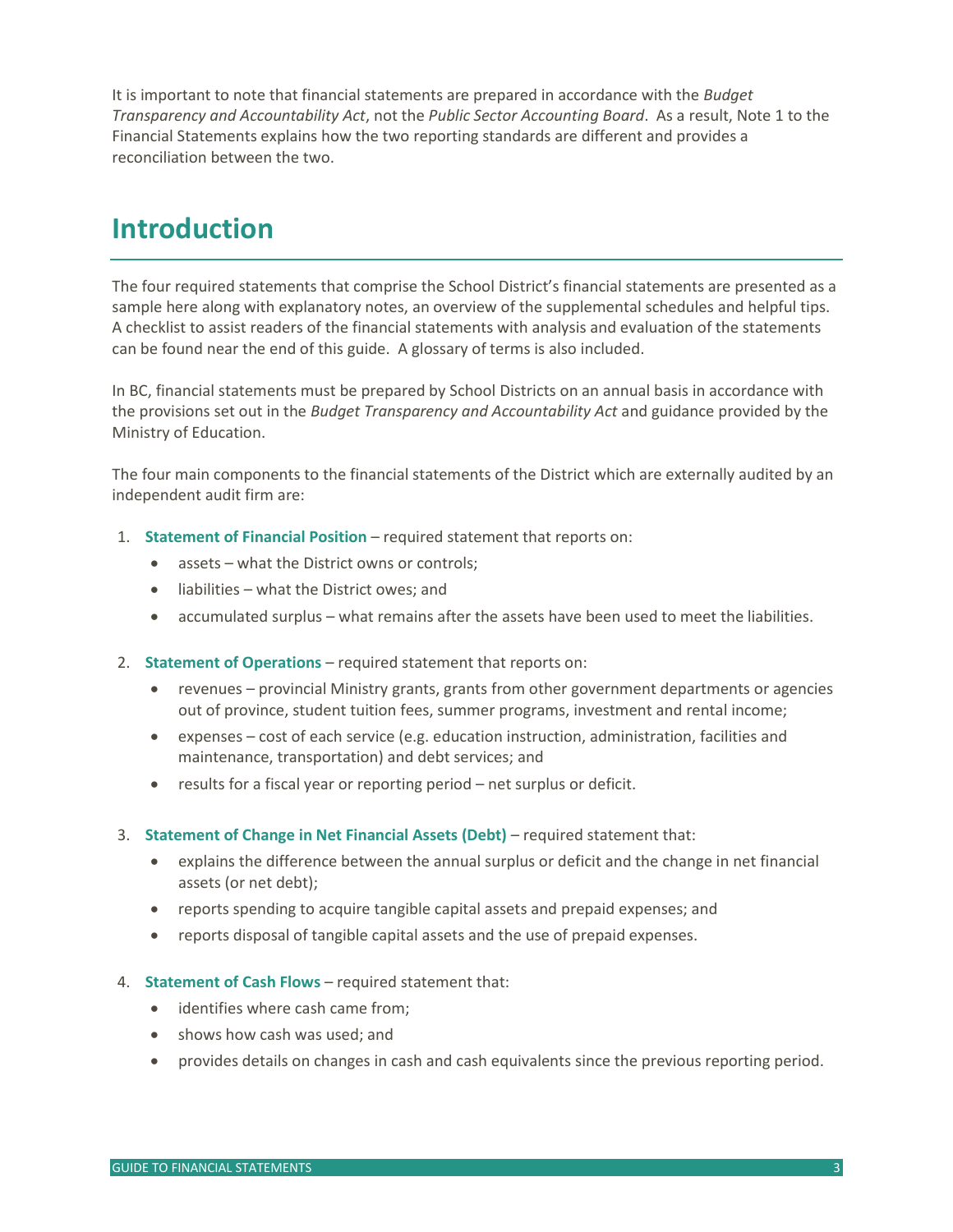In addition to the above four required statements, there are components of the financial statements that are important to note below.

**Notes to the Financial Statements:** the Notes to the Financial Statements contain important information and explanations which compliment disclosure required by legislation and regulation. The notes highlight various aspects of the financial statements and provide background information and insight on the impacts of specific values in the financial statements. In fact, it may be helpful to review the notes before examining the main statements.

The Notes to the Financial Statements include useful information which support the Financial Statements. For example:

- 1. Accounting policies describe the accounting methods chosen when there are options or significant elements of the financial statements worthy of explanations.
- 2. Investments the composition of the portfolio.
- 3. Unearned Revenues primarily International Education income received in advance of subsequent school years.
- 4. Deferred Capital Revenue the alignment of provincial capital contributions in the matching of capital asset amortization.
- 5. Employee Future Benefit Obligations the future pay-out commitments associated with employee terminations and retirements, and benefits in retirement.
- 6. Capital Lease Obligations commitments made by the District for the leasing of capital assets.
- 7. Tangible Capital Assets on a historical basis, the value of assets owned, the amount consumed and the remaining life.
- 8. Other Contractual Obligations and Contingencies primarily related to capital assets and construction or the improvement of facilities.
- 9. Accumulated Surplus the nature, composition and amount of the reserves held for risk management, future asset replacement and capital work in process.
- 10. Surplus details of how surplus funds are designated.
- 11. Risk a detailed description of significant risk that the financial assets of the District are exposed to.

**Schedules:** a number of supplemental schedules that are included in the financial statements (but are not audited) provide a more in-depth review of the District's financial expenses by operating area.

- **Schedule of Changes in Accumulated Surplus (Deficit)**: provides information about the District's activities that resulted in an increase or decrease in accumulated surplus; breaks down all the components of the accumulated surplus.
- **Schedule of Operating Operations**: provides a summary of revenues and expenses allocated to programs by type and expenditures by type for each program area.
- **Schedule of Special Purpose Operations**: provides summary of revenues and expenses allocated to programs where the revenues received are a "restricted contribution"; restricted contribution means a contribution that is subject to a legislative or contractual stipulation or restriction as to its use other than a contribution or part of a contribution that is of, or for the purpose of acquiring land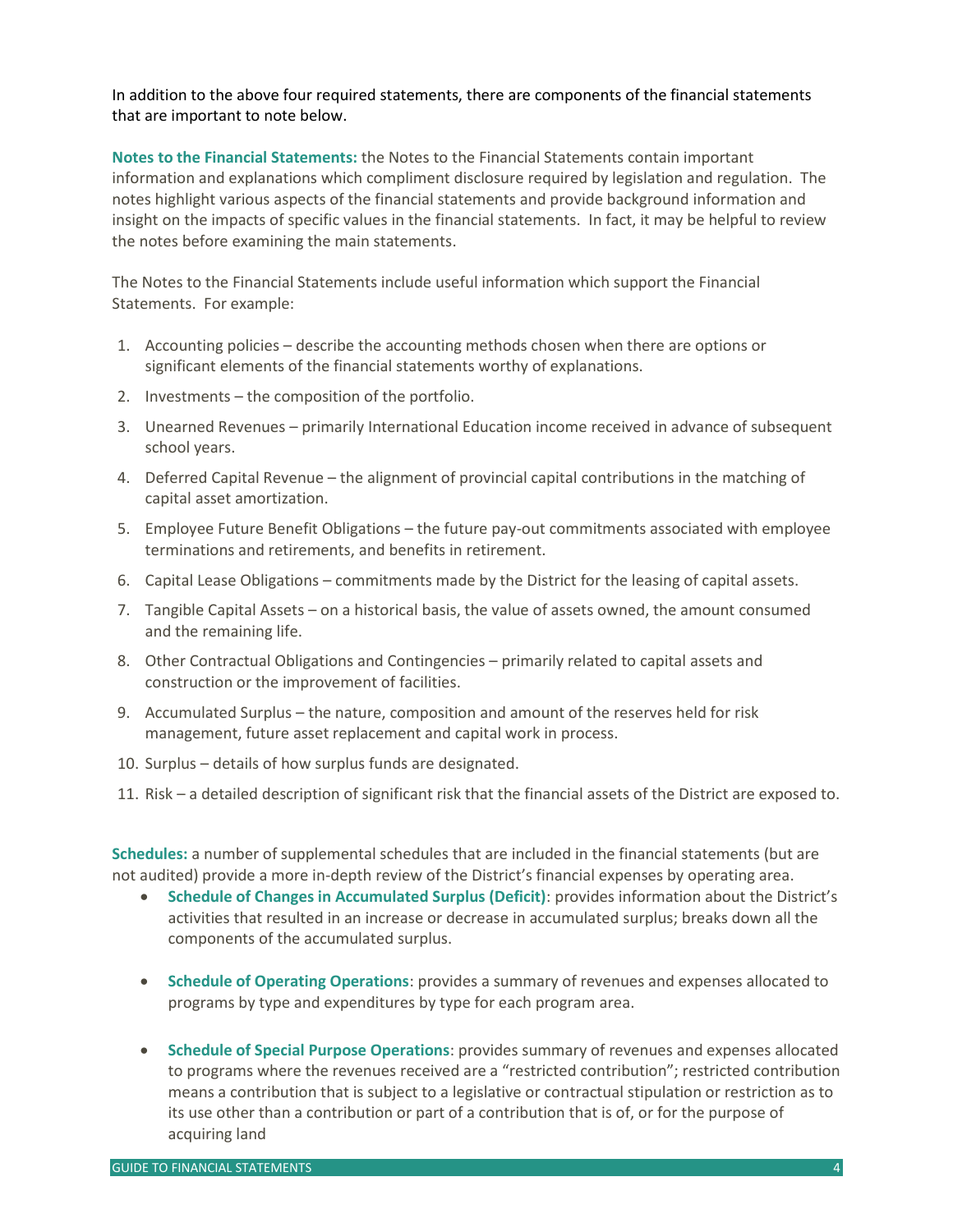**Schedule of Capital Operations**: provides information on externally restricted capital revenue provided to the District for the acquisition of tangible capital assets where there is an obligation of the District to acquire and use the asset for a substantial portion of its life.

The complete package of the District's Financial Statements, Notes and Schedules can be found within the 2017 Audited Financial Statements on the District website at:

<span id="page-5-0"></span>**<http://www.sd43.bc.ca/District/Departments/Finance/Pages/default.aspx>**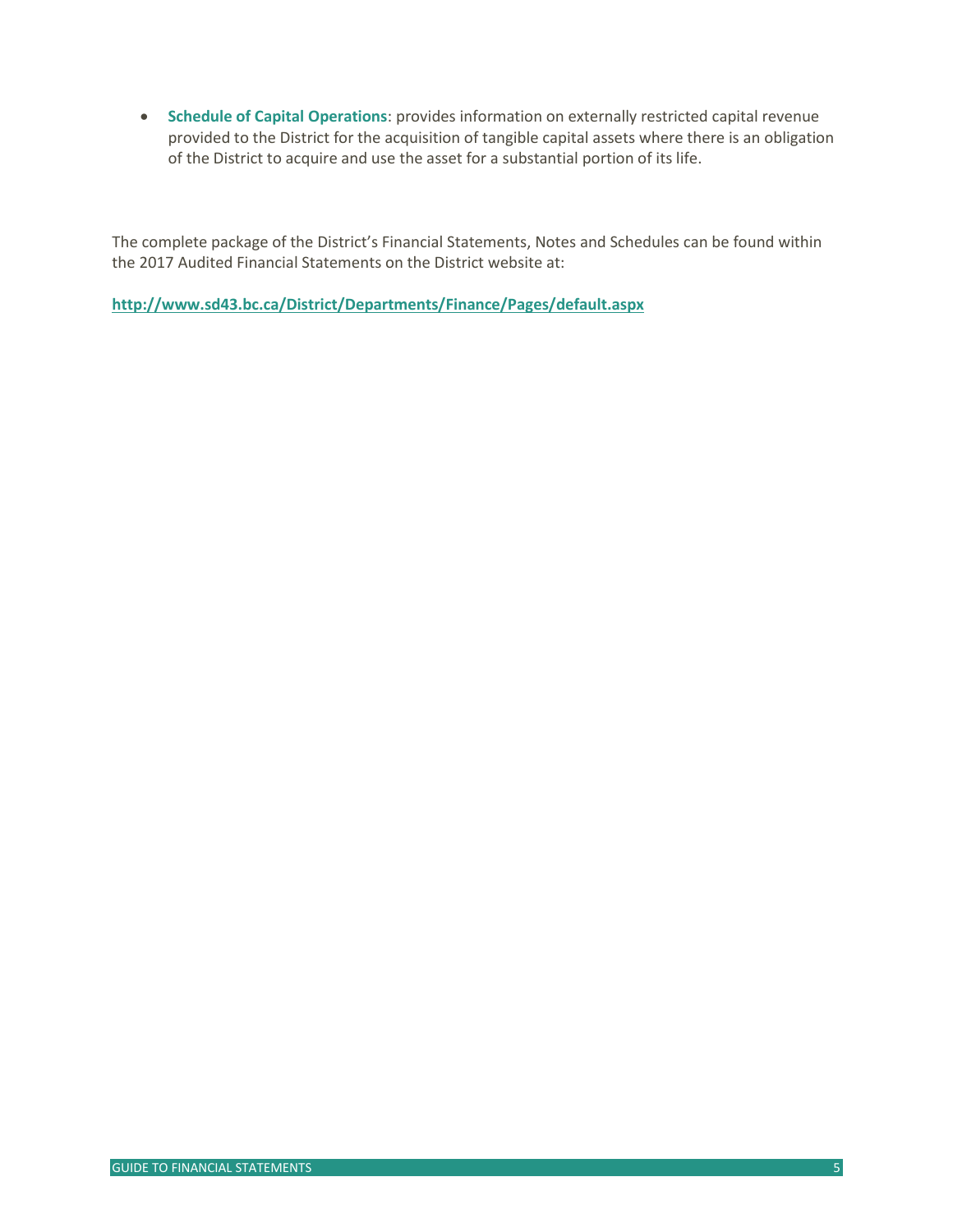# **Statement of Financial Position**

The Statement of Financial Position reports on a School District's assets, liabilities and accumulated surplus. A review of this statement should be in the context of a long-term view of the District's financial health, and not focus solely on how much money is currently in the bank. A reader should consider whether the District has the necessary assets to provide future services and whether there are sufficient future revenues to cover existing liabilities.

A **Net Financial Assets** position means the District has paid for most of its assets from available funds. A **Net Debt** position does not necessarily mean that a District is in difficulty as long as a robust debt management plan is in place.

**Financial Assets** are comprised of cash or items that will eventually be turned into cash. The District has a cash management program that actively seeks to minimize cash in the bank and invest to earn a better rate of return. Accounts receivable and investments are examples or items that will eventually be turned into cash.

**Accounts Payable and Accrued Liabilities** and amounts due to other governments are generally payable within one year. Restricted and deferred revenues have conditions that must be met before they can be reported as revenue and are typically associated with a specific expense yet to be incurred.

The District is not permitted to enter into **Debt** instruments except for periods of less than six months.

Unlike other school districts **Employee Future Benefits** includes Board sponsored post-retirement (group health) benefit obligations and the single employer pension benefit plan.

The amount recorded for **Tangible Capital Assets** is the net historical book value, which is the total cost of all assets acquired over time (net of disposal and retirement) less the accumulated depreciation which represents their use. The replacement costs of these assets far exceeds the historical amount.

The **Accumulated Surplus** is the primary indicator of the financial resources the District has available to provide future services. It consists of both cash and non-cash components and is comprised of operation and capital reserves and capital surplus:

- held for operating purposes (working capital) and to fund employee future benefits and other liabilities;
- held for specific purposes primarily in the special purpose fund and use is restricted to specific purposes.
- equity in tangible capital assets represents the value of tangible capital remaining life owned by the **District**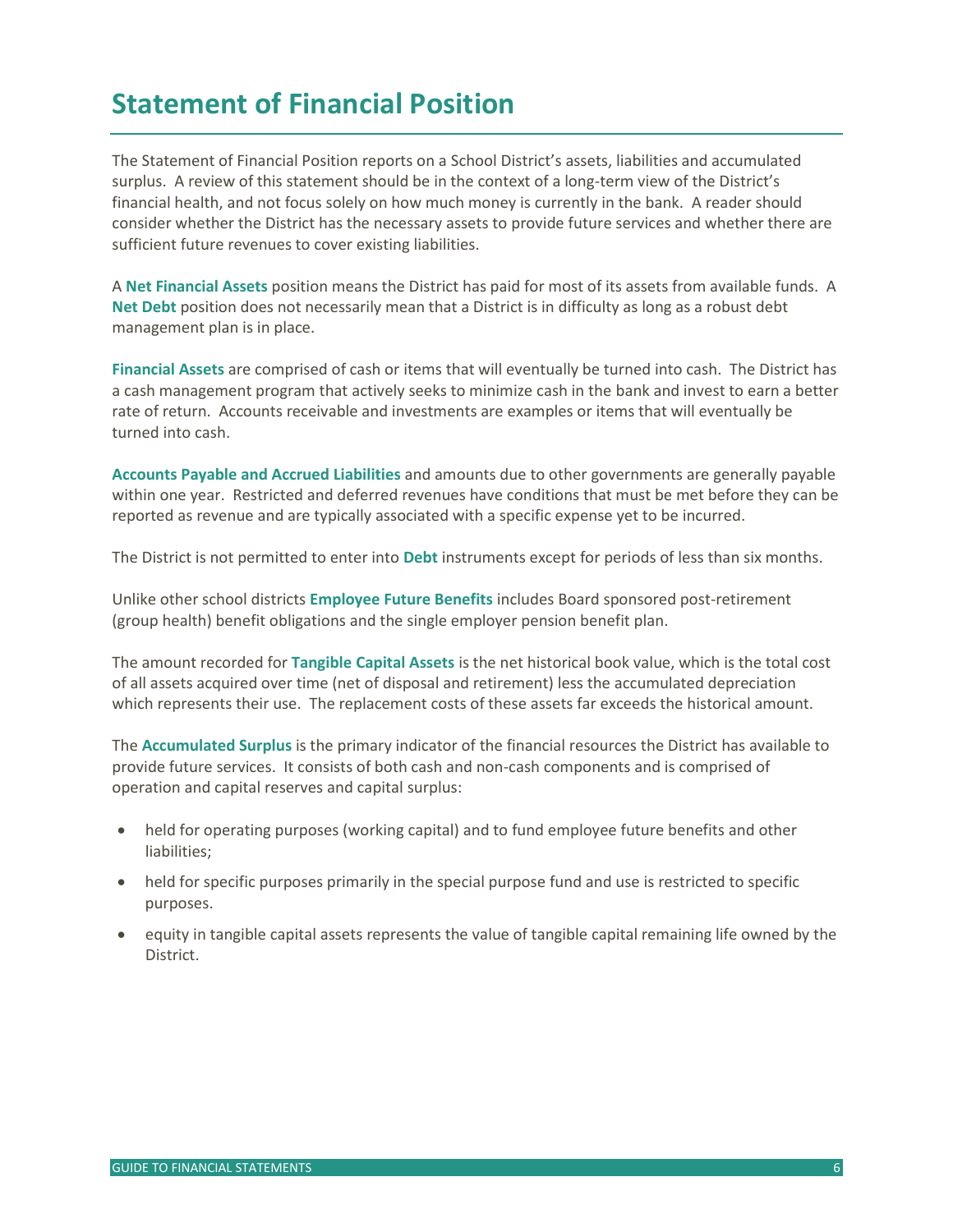### **Statement of Financial Position for the Year Ended June 30, 2017**

|                                           | 2017            | 2016            |
|-------------------------------------------|-----------------|-----------------|
|                                           |                 |                 |
| <b>Financial Assets</b>                   |                 |                 |
| Cash and Cash Equivalents                 | 154,078,404     | 135, 159, 793   |
| <b>Accounts Receivable</b>                |                 |                 |
| Due from Province - Ministry of Education | 3,719,292       | 769,732         |
| Other (Note 3)                            | 5,482,711       | 4,651,768       |
| Portfolio Investments (Note 4)            | 11,995,000      | 11,995,000      |
| <b>Total Financial Assets</b>             | 175,275,407     | 152,576,293     |
| <b>Liabilities</b>                        |                 |                 |
| Accounts Payable and Accrued Liabilities  |                 |                 |
| Other (Note $5$ )                         | 35,350,978      | 29,907,039      |
| Unearned Revenue (Note 6)                 | 28,738,104      | 27,332,518      |
| Deferred Revenue (Note 7)                 | 11,331,439      | 10,828,267      |
| Deferred Capital Revenue (Note 8)         | 362,699,639     | 337,448,564     |
| Employee Future Benefits (Note 9)         | 33,784,070      | 53,382,288      |
| Capital Lease Obligations (Note 10)       | 11,203          | 87,438          |
| Other Liabilities (Note 5)                | 7,215,532       | 7,289,370       |
| <b>Total Liabilities</b>                  | 479,130,965     | 466,275,484     |
| <b>Net Financial Assets (Debt)</b>        | (303, 855, 558) | (313, 699, 191) |
|                                           |                 |                 |
| <b>Non-Financial Assets</b>               |                 |                 |
| Tangible Capital Assets (Note 11)         | 491,754,609     | 462,611,560     |
| <b>Prepaid Expenses</b>                   | 211,730         | 691,056         |
| <b>Total Non-Financial Assets</b>         | 491,966,339     | 463,302,616     |
|                                           |                 |                 |
| <b>Accumulated Surplus (Deficit)</b>      | 188,110,781     | 149,603,425     |

Contractual Obligations and Contingencies (Note 16)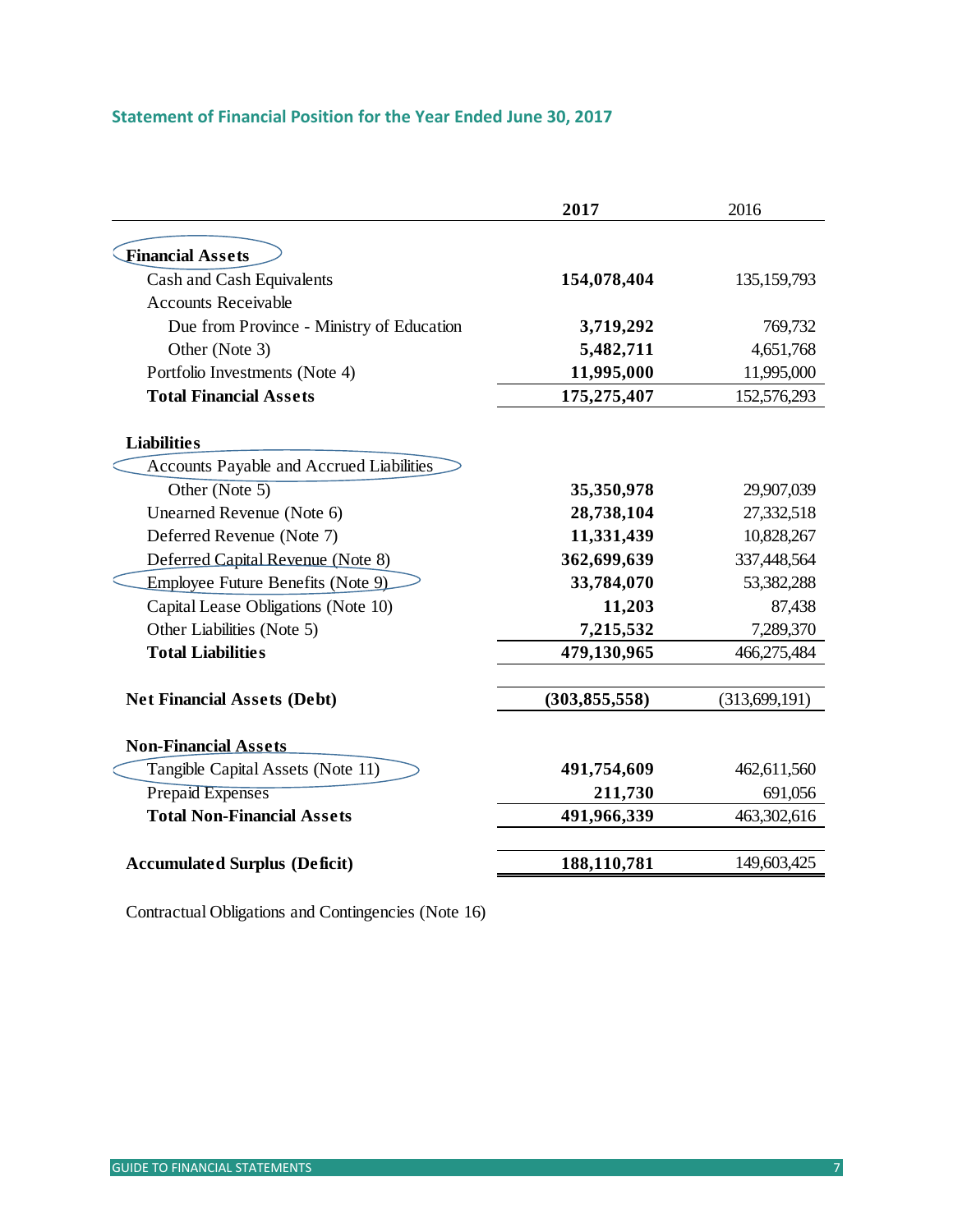# <span id="page-8-0"></span>**Statement of Operations**

The Statement of Operations reports on revenues, expenses and the results of operations for a fiscal year (surplus or deficit). The Statement of Operations provides summary information on what transactions have impacted the accumulated surplus from the beginning of the year to the end of the year. Non-cash items such as depreciation expense and contributed assets (e.g. donated) are included.

**Provincial Grants** includes grants received from the Ministry of Education based on student enrolment, unique student and geographical needs.

**Federal Grants** are associated with special program funding including immigrant learning services. These programs are operated by contract for the federal government and can change annually based on contracted level of services required.

**Tuition** captures revenue from out of province students enrolled in educational programs in the School District and programs offered through the continuing education department.

**Other Revenue** primarily flows through special purpose funds and is mainly associated with school generated funds. These funds are used to support school based specific programs such as field trips, sports activities, etc.

**Amortization of Deferred Capital Revenue** is the recognition of revenues closely aligned with the recognition of the depreciation (Amortization) of Tangible Capital Assets. Depreciation represents the portion of capital assets that is consumed in the delivery of educational services during the year.

**Expenses** are provided by function. The detail of expenses by source, function, program and object can be found in the schedules included in the financial statement package by one of the three funds.

**Annual Surplus and Accumulated Surplus** – under normal conditions, an annual surplus will be expected on the Statement of Operations. This is due to the fact that the Statement of Operations does not reflect the transactions associated with the acquisition of tangible capital assets during the year. In order to gain a full understanding of the result of operations, the reader needs to refer to the Statement of Change in Financial Assets which shows how the surplus was utilized to fund capital replacement and acquisition.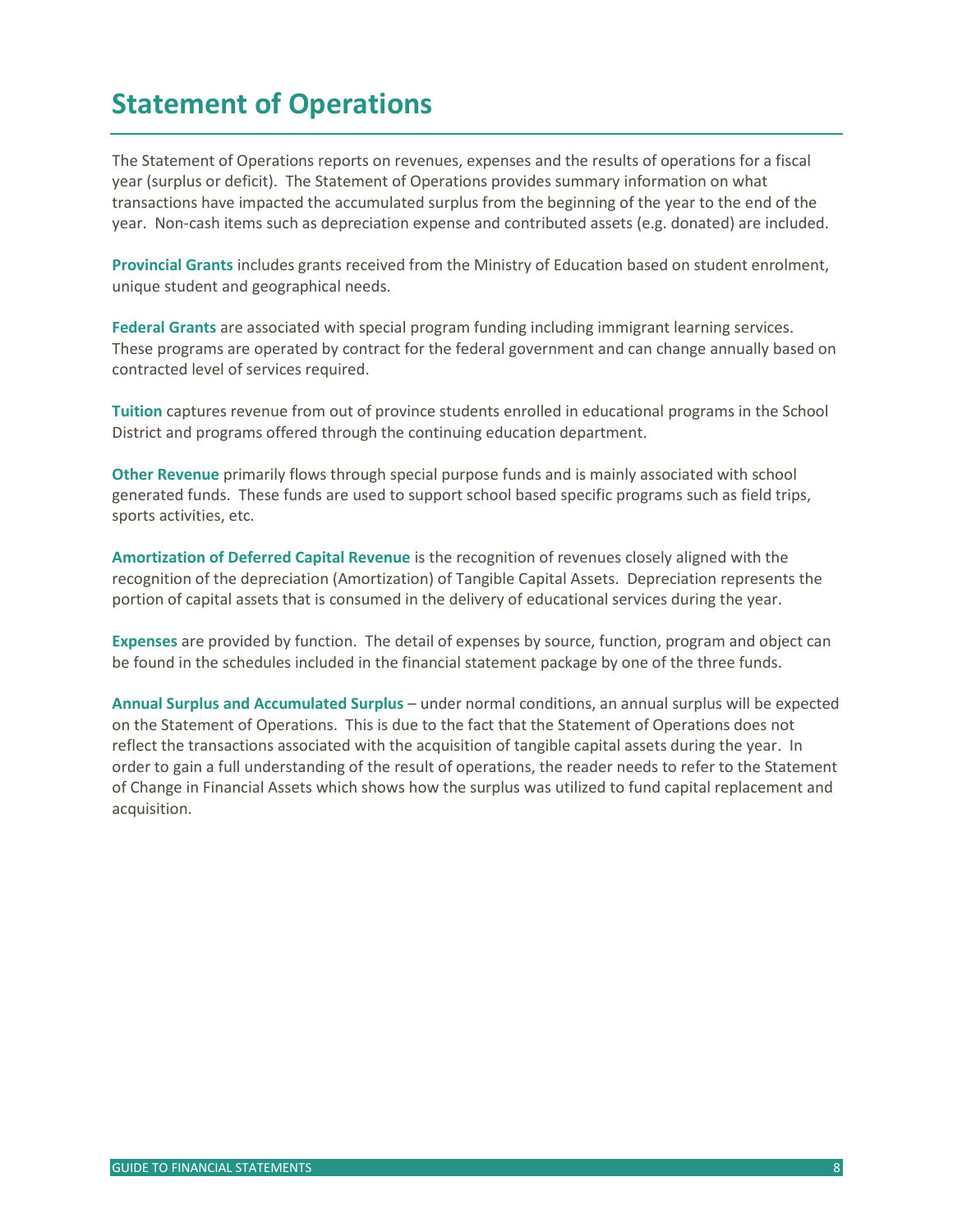|                                                                  | 2017<br><b>Budget</b> | 2017<br><b>Actual</b> | 2016<br>Actual |
|------------------------------------------------------------------|-----------------------|-----------------------|----------------|
|                                                                  |                       |                       |                |
| <b>Revenues</b>                                                  |                       |                       |                |
| <b>Provincial Grants</b>                                         |                       |                       |                |
| Ministry of Education                                            | 274,033,540           | 278,919,495           | 271,062,622    |
| Other                                                            | 62,560                | 53,196                | 71,789         |
| Municipal Grants Spent on Sites                                  |                       |                       |                |
| <b>Federal Grants</b>                                            | 2,390,000             | 2,962,205             | 2,348,897      |
| Tuition                                                          | 31,758,336            | 35,426,895            | 28,727,072     |
| Other Revenue                                                    | 13,956,434            | 13,609,951            | 12,547,015     |
| <b>Rentals and Leases</b>                                        | 2,162,875             | 2,293,881             | 2,545,236      |
| Investment Income                                                | 1,700,000             | 2,089,045             | 1,517,339      |
| Gain (Loss) on Disposal of Tangible Capital Assets               | 533,051               | 357,182               | 23,849,061     |
| Amortization of Deferred Capital Revenue                         | 11,713,000            | 11,423,966            | 11,321,482     |
| <b>Total Revenue</b>                                             | 338, 309, 796         | 347,135,816           | 353,990,513    |
| <b>Expenses</b>                                                  |                       |                       |                |
| Instruction                                                      | 279,361,101           | 280, 368, 555         | 268,590,876    |
| <b>District Administration</b>                                   | 10,535,811            | (17,629,958)          | 8,493,658      |
| <b>Operations and Maintenance</b>                                | 48,620,676            | 45,430,296            | 42,068,579     |
| Transportation and Housing                                       | 484,907               | 457,234               | 461,778        |
| <b>Debt Services</b>                                             | 2,325                 | 2,333                 | 23,575         |
| <b>Total Expense</b>                                             | 339,004,820           | 308,628,460           | 319,638,466    |
| Surplus (Deficit) for the year                                   | (695, 024)            | 38,507,356            | 34,352,047     |
| Accumulated Surplus (Deficit) from Operations, beginning of year |                       | 149,603,425           | 115,251,378    |
| Accumulated Surplus (Deficit) from Operations, end of year       |                       | 188,110,781           | 149,603,425    |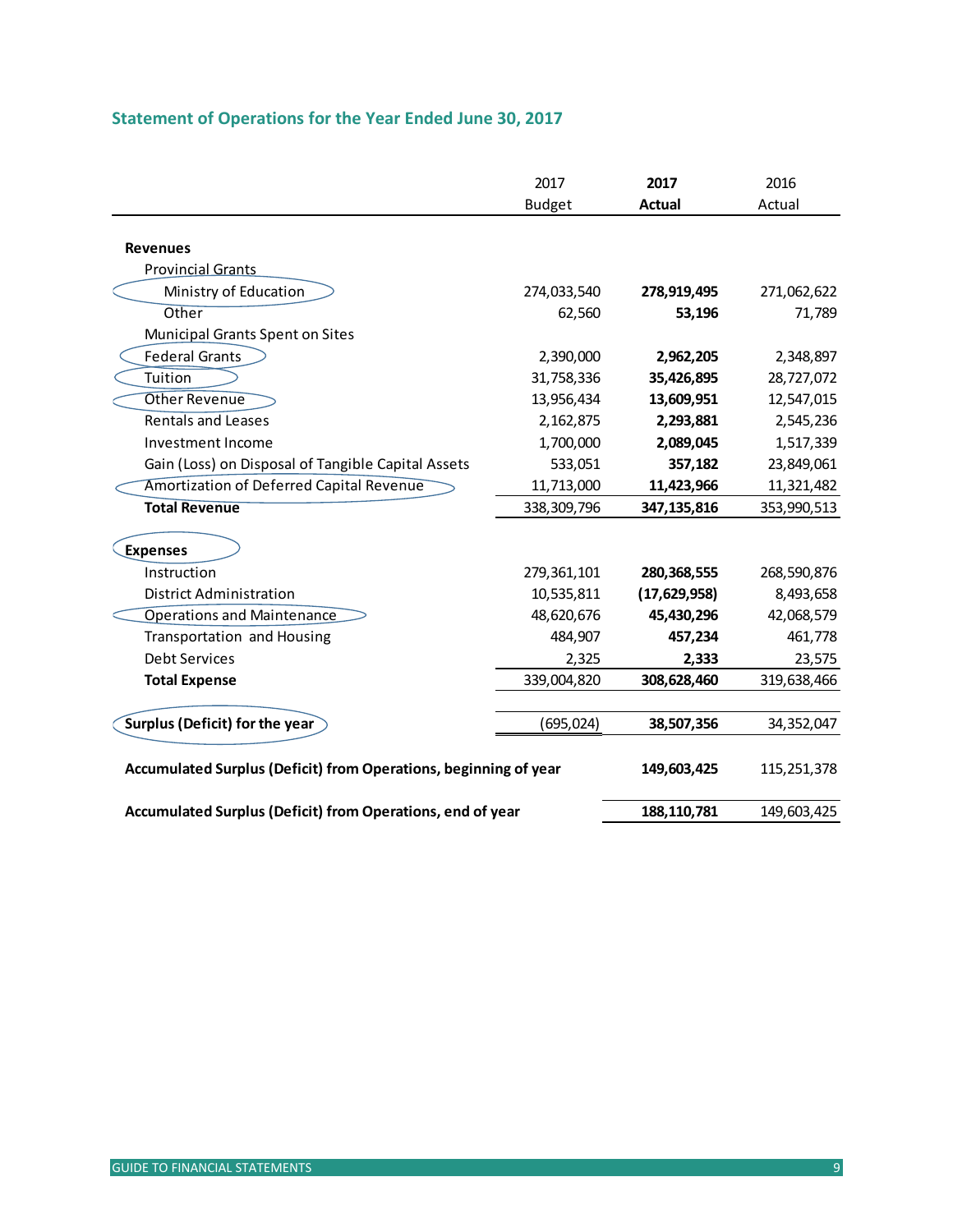# <span id="page-10-0"></span>**Statement of Change in Net Financial Assets**

The Statement of Change in Net Financial Assets explains the difference between the annual surplus or deficit and the change in net financial assets. It tracks what the District has spent to acquire tangible capital assets and inventories of supplies. It reports on the disposal of tangible capital assets and the use of inventory.

**Acquisition of Tangible Capital Assets** is the amount spent on tangible capital assets in the current year. Funding sources could include annual surplus, reserves, or government funding. Assets are also collected by municipalities through development permits for the purpose of future land sites for new schools.

**Amortization of Tangible Capital Assets** is the annual depreciation of tangible capital assets for the year.

A **Disposal Gain** is reported when a tangible capital asset is sold or disposed of and the proceeds are greater than the net book value of the asset. A **Loss** is reported if the proceeds are less than the net book value of the asset or assets are retired before they are fully depreciated. These amounts are also reported on the Statement of Operations, with a gain reported as revenue and a loss reported as an expense.

An increase in the **Net Financial Assets** position is typically due to an underspending of the revenue received for the year. An increase in the net debt position is most likely associated with the difference between the amount recognized into revenue and the amortization expense.

A **Net Debt** position is not in itself an indicator the District is in financial difficulty as tangible capital assets and how government transfers of capital revenue is deferred and recognized at the same rate as the related tangible capital asset is amortized.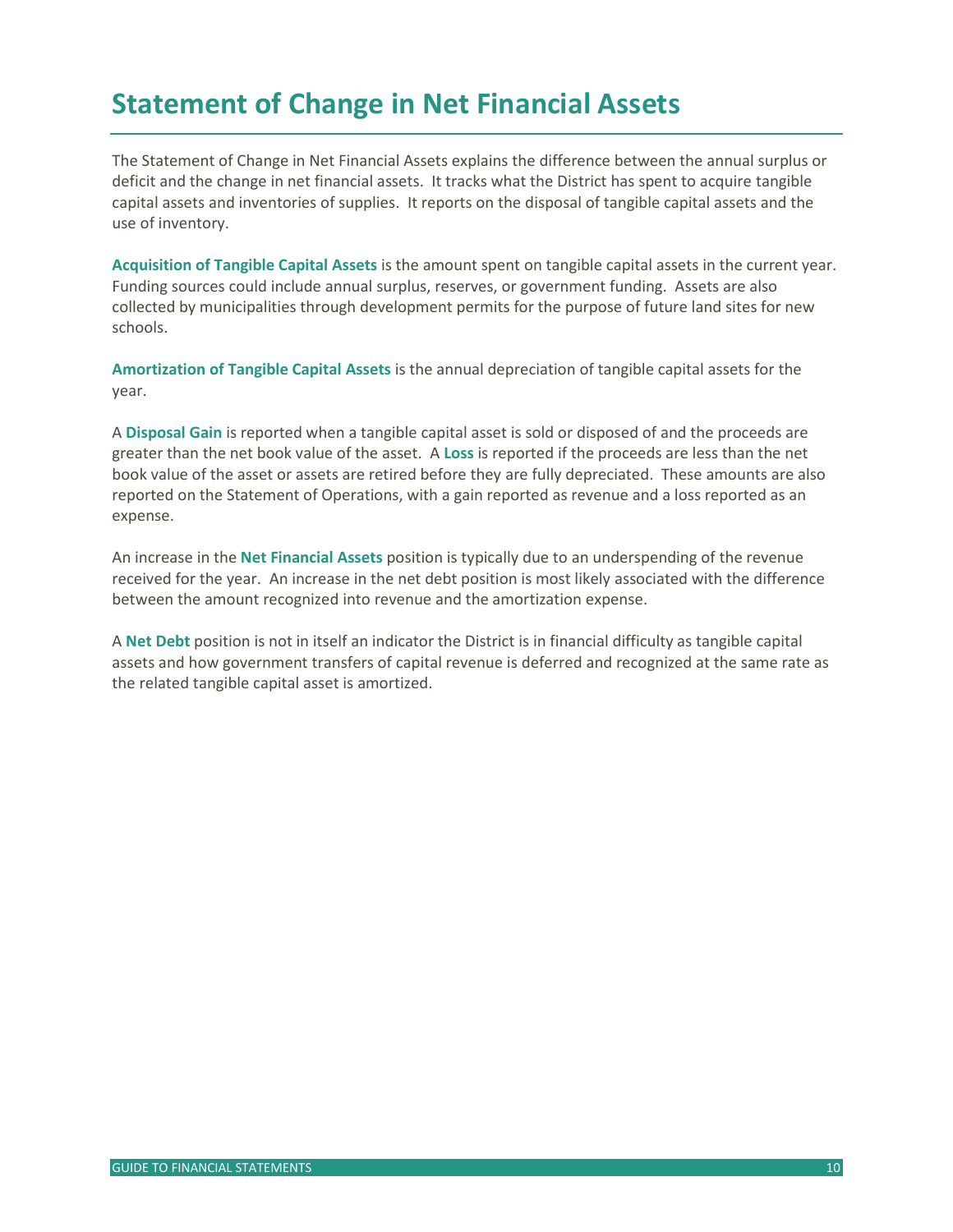| Statement of Change in Net Financial Assets for the Year Ended June 30, 2017 |  |  |  |  |
|------------------------------------------------------------------------------|--|--|--|--|
|------------------------------------------------------------------------------|--|--|--|--|

|                                                                                                                                  | 2017          | 2017                            | 2016                                |
|----------------------------------------------------------------------------------------------------------------------------------|---------------|---------------------------------|-------------------------------------|
|                                                                                                                                  | <b>Budget</b> | <b>Actual</b>                   | <b>Actual</b>                       |
| Surplus (Deficit) for the year                                                                                                   | (695,024)     | 38,507,356                      | 34,352,047                          |
| <b>Effect of change in Tangible Capital Assets</b>                                                                               |               |                                 |                                     |
| Acquisition of Tangible Capital Assets                                                                                           | (616,400)     | (42,761,674)                    | (32, 833, 561)                      |
| Amortization of Tangible Capital Assets                                                                                          | 13,525,000    | 13,618,128                      | 13,129,385                          |
| Net carrying value of Tangible Capital Assets disposed of                                                                        | $\Omega$      | 548                             | 1,913                               |
| From Deferred Capital Revenue                                                                                                    | (23,500,000)  |                                 |                                     |
| <b>Total Effect of change in Tangible Capital Assets</b>                                                                         | (8,823,753)   | (29, 142, 998)                  | (19,702,263)                        |
| <b>Acquisition of Prepaid Expenses</b><br>Use of Prepaid Expenses<br><b>Total Effect of change in Other Non-Financial Assets</b> |               | (211,730)<br>691,005<br>479,275 | (691, 056)<br>365,124<br>(325, 932) |
| (Increase) Decrease in Net Financial Assets (Debt), before ____                                                                  | 18,024,402    | 9,843,633                       | 14,323,852                          |
| <b>Net Remeasurement Gains (Losses)</b>                                                                                          |               |                                 |                                     |
| (Increase) Decrease in Net Financial Assets (Debt)                                                                               |               | 9,843,633                       | 14,323,852                          |
| Net Financial Assets (Debt), beginning of year                                                                                   |               |                                 | $(313,699,191)$ $(328,023,043)$     |
| Net Financial Assets (Debt), end of year                                                                                         |               | (303, 855, 558)                 | (313,699,191)                       |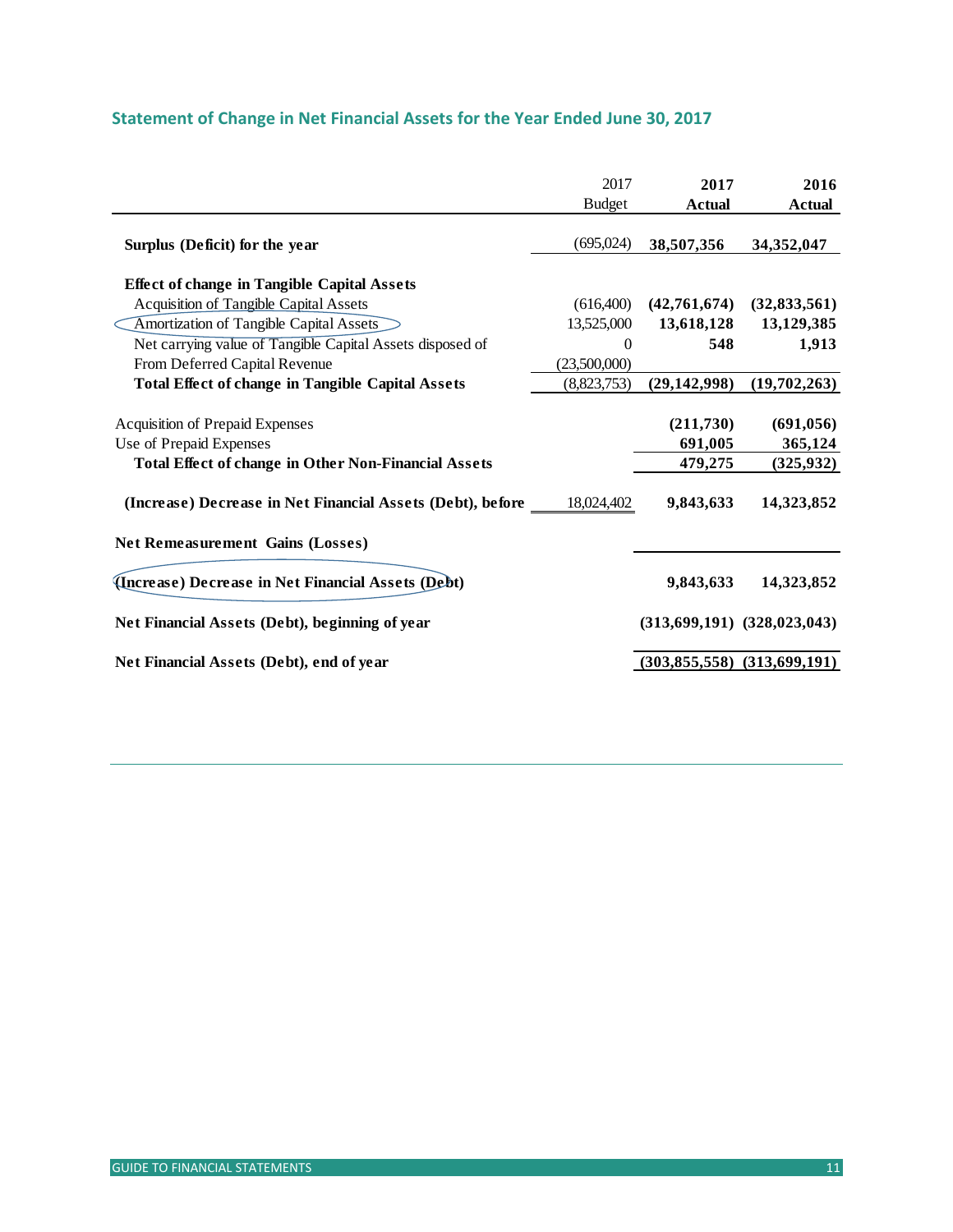# <span id="page-12-0"></span>**Statement of Cash Flows**

The Statement of Cash Flows identifies where cash came from, shows how cash was used, and provides details on changes to cash and cash equivalents since the last reporting period.

The Statement of Cash Flows begins with the net results of the District's operations – **Surplus for the Year**. This operational result includes the amortization of tangible capital assets and the corresponding recognition of government transfers (revenue) associated with tangible capital assets acquisition - which is a non-cash expense. To determine the change in the District's cash position, the depreciation and revenue amounts are added back into the operations result. On the other hand, the value of tangible capital assets contributed is reflected as non-cash revenue in the Statement of Operations. To determine the change in the District's cash position, this amount is deducted from the operations result.

The Capital, Financing and Investing categories provide a summary of the transactions that took place.

The **Capital Transactions** section provides information on the amount the District spent on tangible capital assets as well as the amount the District received from disposal of tangible capital assets during the reporting period.

The **Financing Transactions** section identifies funds received from long-term debt financing as well as the amount of long-term debt principal repaid during the reporting period.

The **Investing Transactions** section identifies the value of the investment portfolio that matured and the value of the investment portfolio that was reinvested during the reporting period.

The Statement of Cash Flows provides detailed information on significant cash transactions that are not included in the Statement of Operations.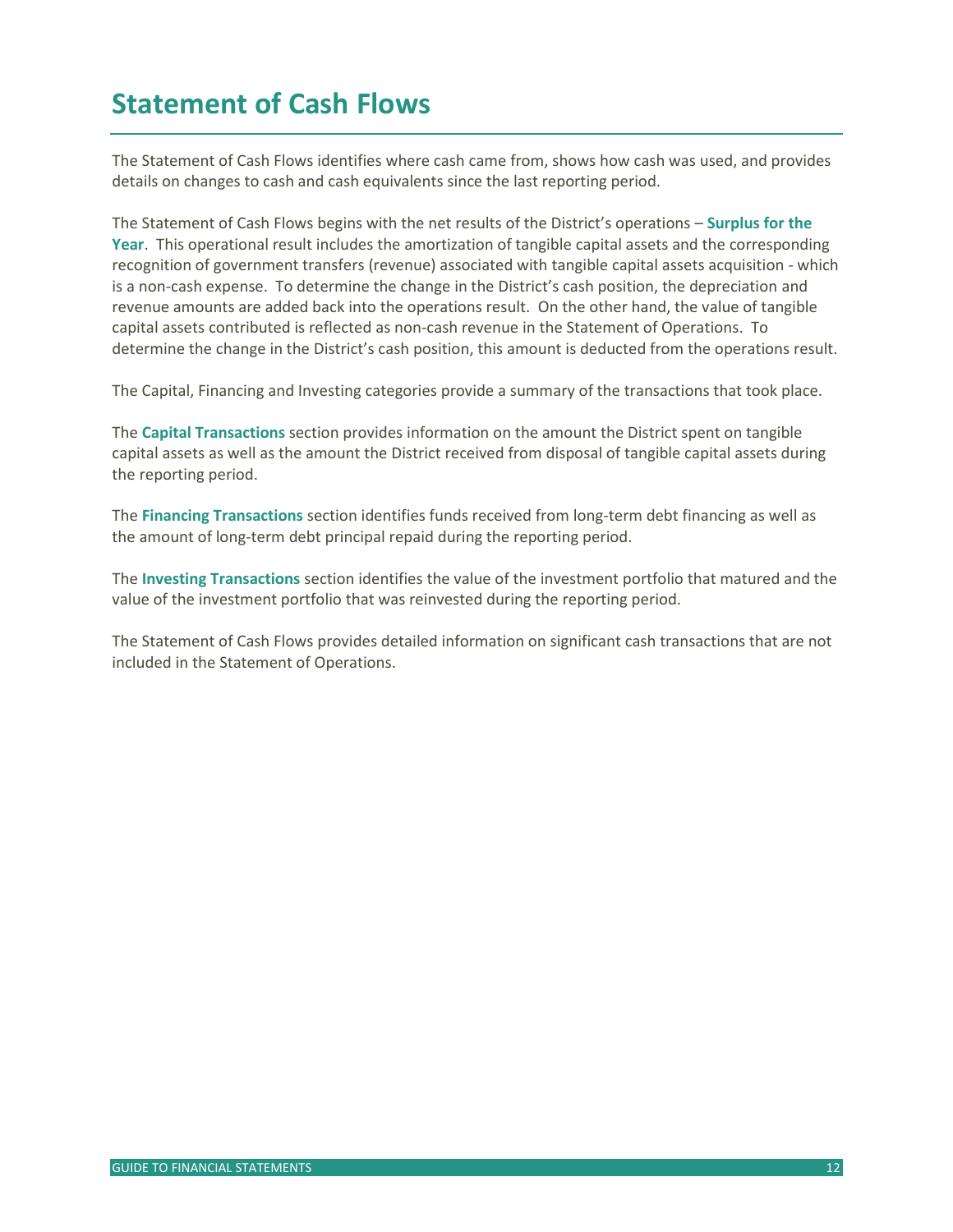### **Statement of Cash Flows for the Year Ended June 30, 2017**

|                                                                | 2017           | 2016           |
|----------------------------------------------------------------|----------------|----------------|
|                                                                | <b>Actual</b>  | Actual         |
|                                                                |                |                |
| <b>Operating Transactions</b>                                  |                |                |
| Surplus (Deficit) for the year                                 | 38,507,356     | 34,352,047     |
| Changes in Non-Cash Working Capital                            |                |                |
| Decrease (Increase)<br><b>Accounts Receivable</b>              |                |                |
|                                                                | (3,780,554)    | 4,325,217      |
| <b>Inventories for Resale</b>                                  |                |                |
| <b>Prepaid Expenses</b>                                        | 479,326        | (325, 932)     |
| Increase (Decrease)                                            |                |                |
| Accounts Payable and Accrued Liabilities                       | 5,443,939      | 4,672,361      |
| <b>Unearned Revenue</b>                                        | 1,405,586      | 4,420,072      |
| Deferred Revenue                                               | 503,172        | 264,190        |
| <b>Employee Future Benefits</b>                                | (19,598,218)   | 3,626,195      |
| <b>Other Liabilities</b>                                       | (73, 838)      | 734,055        |
| Amortization of Tangible Capital Assets                        | 13,618,128     | 13,129,385     |
| Amortization of Deferred Capital Revenue                       | (11, 423, 966) | (11, 321, 482) |
| Recognition of Deferred Capital Revenue spent on Sites         |                |                |
| <b>Total Operating Transactions</b>                            | 25,080,931     | 53,876,108     |
| <b>Capital Transactions</b>                                    |                |                |
| Tangible Capital Assets Purchased                              | (9, 273, 878)  | (5,597,737)    |
| Tangible Capital Assets - WIP Purchased                        | (35, 129, 050) | (27, 235, 824) |
| District Portion of Proceeds on Disposal                       | 548            | 1,913          |
| Tangible Capital Assets Purchased with Local Capital           | 1,641,254      |                |
| Prior Period Adjustment                                        |                | (994, 213)     |
| <b>Total Capital Transactions</b>                              | (42,761,126)   | (33, 825, 861) |
|                                                                |                |                |
| <b>Financing Transactions</b>                                  |                |                |
| Capital Revenue Received                                       | 36,675,041     | 33,294,837     |
| Capital Lease Repayment                                        | (76, 235)      | (571, 409)     |
| <b>Total Financing Transactions</b>                            | 36,598,806     | 32,723,428     |
| <b>Investing Transactions</b>                                  |                |                |
| Investments in Portfolio Investments                           | 0              | (7,000,000)    |
| <b>Total Investing Transactions</b>                            | 0              | (7,000,000)    |
|                                                                |                |                |
| Net Increase (Decrease) in Cash and Cash Equivalents           | 18,918,611     | 45,773,675     |
| Cash and Cash Equivalents, beginning of year                   | 135, 159, 793  | 89,386,118     |
| Cash and Cash Equivalents, end of year                         | 154,078,404    | 135, 159, 793  |
|                                                                |                |                |
| Cash and Cash Equivalents, end of year, is made up of:<br>Cash |                |                |
|                                                                | 154,078,404    | 135, 159, 793  |
|                                                                | 154,078,404    | 135, 159, 793  |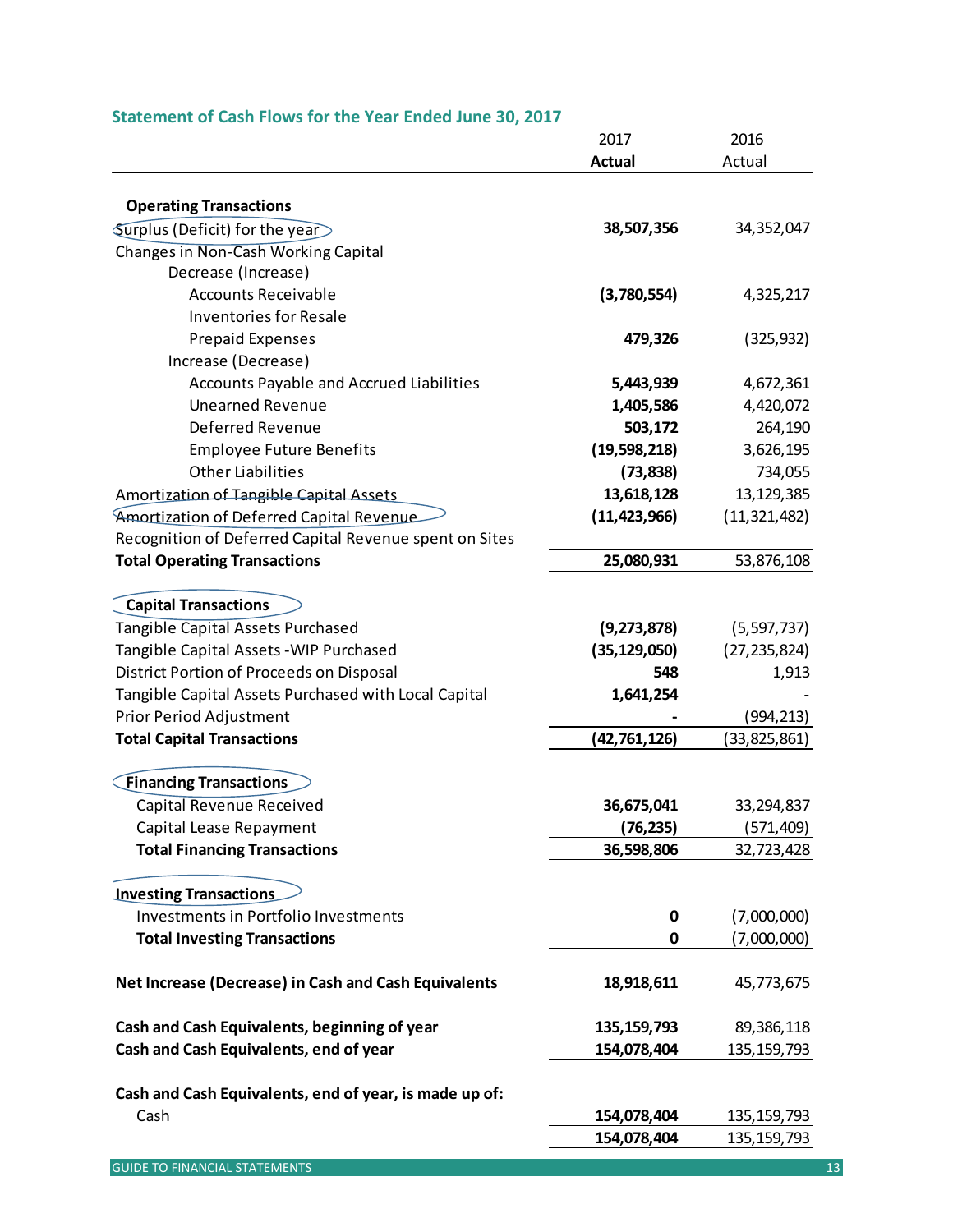## <span id="page-14-0"></span>**Financial Statement Review Questions**

This tool will assist the reader in obtaining a greater understanding of the strategic and structural elements that comprise a School District's financial foundation.

#### **General**

- $\Box$  Is there an unqualified audit report?
- $\Box$  Are there any items of financial concern that need to be mitigated or addressed?
- $\Box$  Have there been any extraordinary or unusual financial transactions that may have future implications for the District?
- $\Box$  What is Public Sector Accounting Standards (PSAS) and how are these different from prior accounting standards used in the financial statements?
- $\Box$  Is the District involved in any litigation or potential litigation that may have an impact on future operations?

#### **Statement of Financial Position:**

- $\Box$  What is the cash position and debt level?
- $\Box$  Does the District have sufficient working capital?
- $\Box$  Why is there a significant decrease in the District's cash position from the previous year?
- $\Box$  Is restricted surplus fully supported by financial assets?
- $\Box$  Why is there an accumulated operating deficit? Is there a plan to extinguish the deficit within one year? What is the plan?
- $\Box$  What is included in Local Capital? What plans are in place for these funds?
- $\Box$  Are there sufficient resources to replace tangible capital assets nearing the end of their useful life?
- $\Box$  Why is Deferred Revenue such a large dollar value? What does Deferred Revenue consist of?
- $\Box$  Why is Unearned Revenue such a large dollar value? What does Unearned Revenue consist of? How does Unearned Revenue differ from Deferred Revenue?
- $\Box$  What is the Accumulated Surplus and what portion of the surplus is "unrestricted"?
- $\Box$  Are there any investments that may be at risk of losing their value? Are investments invested in accordance with the School District's investment policy?
- $\Box$  What is included in Accounts Receivable? Are there significant amounts owed to the District that may be at risk?
- $\Box$  Is there a plan in place for the use of Accumulated Operating Surplus? Are there future operating implications to take into consideration?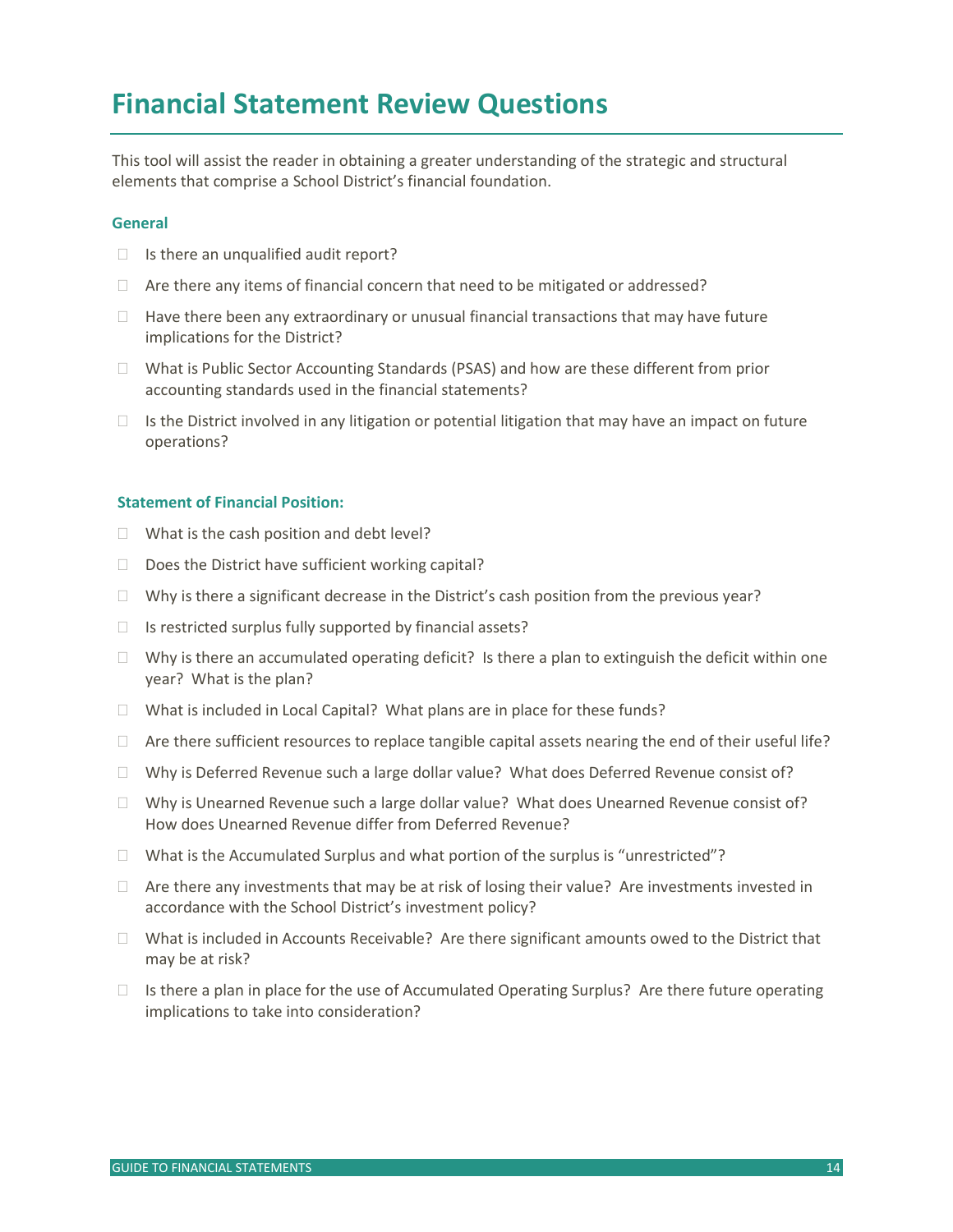#### **Statement of Operations:**

- $\Box$  Why is there a significant variance to budget in revenues and/or expenditures for this year?
- What is Other Revenue and rentals and leases revenue comprised of?
- $\Box$  Is spending on Administration reasonable given the nature of the District and how does spending compare to other districts?
- $\Box$  Are there any contractual obligations that may impact future operations?
- $\Box$  What is the amount of School Generated Funds (SGF)? How has the reporting of SGF changed and why?

#### **Financial Health Indicators:**

- $\Box$  Does the Statement of Operations metrics indicate a decline in financial health that needs to be addressed? Is there a plan in place to improve the financial health of the District?
- $\Box$  How is the District planning for the replacement of capital assets? What is the status of capital reserves?
- $\Box$  Is there a concern with a continuous declining trend in Accumulated Surplus from Operations? If there is a continuous increasing trend in Accumulated Surplus from Operations, is there a plan in place to utilize these funds?
- <span id="page-15-0"></span> $\Box$  How does the District compare to the financial health of other similar districts?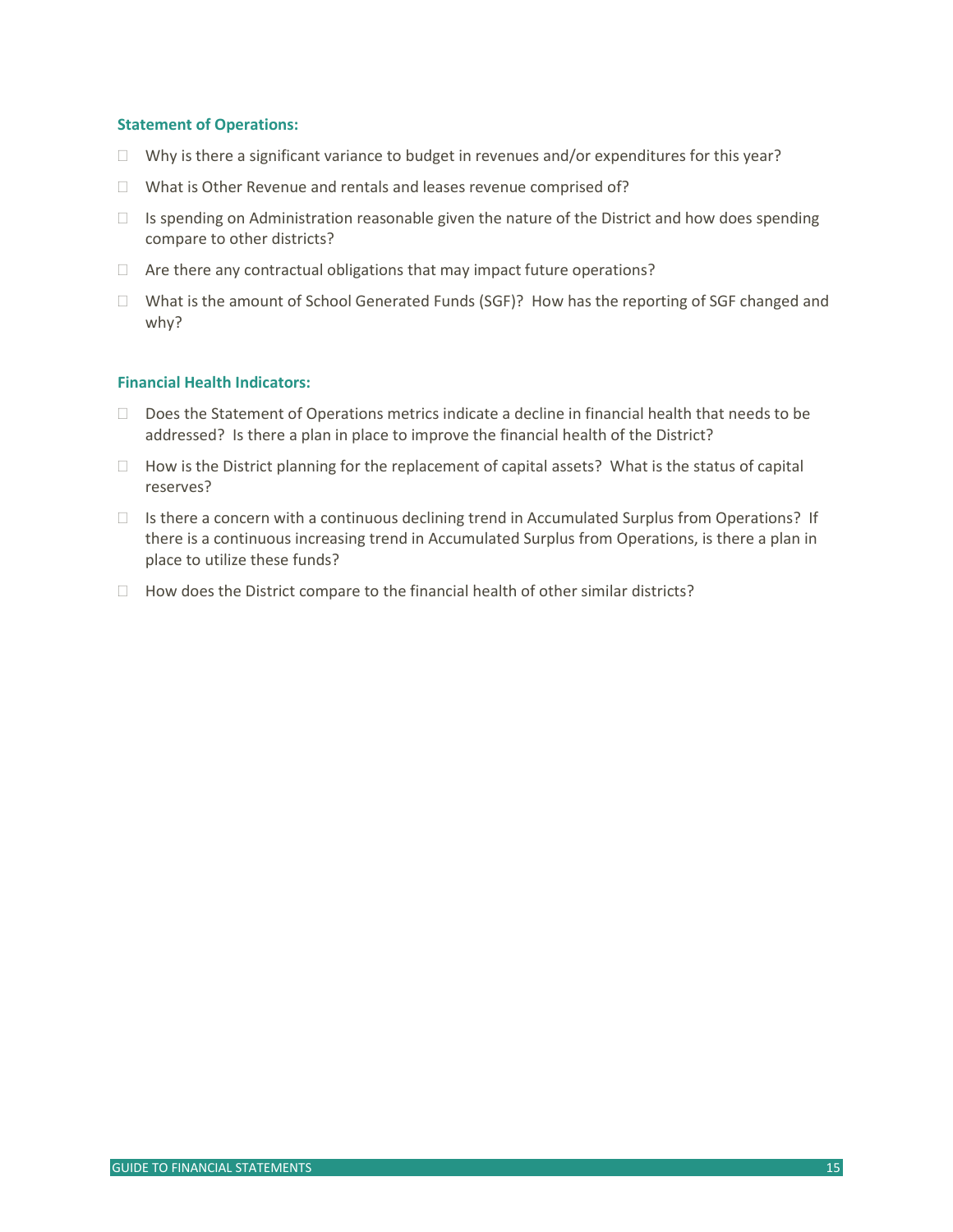### **Glossary of Terms**

**Accounts Payable**: includes amounts owing to external parties for goods and services where a liability exists, but has not yet been paid; accrued liabilities are also included where payment for goods or services is not required until future reporting periods.

**Accounts Receivable**: funds owing to the District.

**Accumulated Depreciation**: total depreciation pertaining to a tangible capital asset from the time the asset was placed into service until the date of the financial statement.

**Accumulated Surplus**: primary indicator of the financial resources that the District has available to provide future services; it consists of both cash and non-cash components; it is achieved by spending less than the revenue it earns.

**Accumulated Surplus from Operations**: both unrestricted and restricted operating surplus funds.

**Amortization**: systematic allocation to expenses of the historical cost of a tangible capital asset over its useful life.

**Cash and Cash Equivalents**: cash and short term investments (held less than 3 months) that have insignificant risk for change in value.

**Construction in Progress**: tangible capital assets under construction at the end of the fiscal year that have not been put into service (e.g. engineered structures, buildings, land improvements).

**Contributed Assets**: assets that have been transferred or donated to the District and that will provide a future economic benefits.

**Debt**: includes debt incurred directly by the District; includes short term borrowing or lines of credit to meet current operating expenditures, debentures, capital loans, mortgages and capital leases.

**Deferred Revenue**: income received that will not be recorded as revenue until certain transactions or events take place.

**Deferred Revenue**: includes funds received from external parties for capital or operating purposes that are restricted for a particular use and will not be recorded as revenue until certain transactions or events take place.

**Depreciation**: the systematic allocation of the historical cost of a tangible capital asset over its useful life.

**Employee Future Benefits Liabilities**: includes post-employment benefits, compensated absences (such as accrued sick, holiday and banked time leave) and termination benefits.

**Endowments**: cash or investments held in which the principal may not be expended as stipulated by the contributor.

**Equity in Tangible Capital Assets**: the net book value of recorded tangible capital assets less capital debt.

**Expenditure**: an outlay of cash.

**Expense**: a cash or non-cash cost (e.g. wages, materials, depreciation).

**Financial Assets**: comprised of cash or items that will eventually be turned into cash and used to discharge the District's liabilities or provide resources for future programs and services.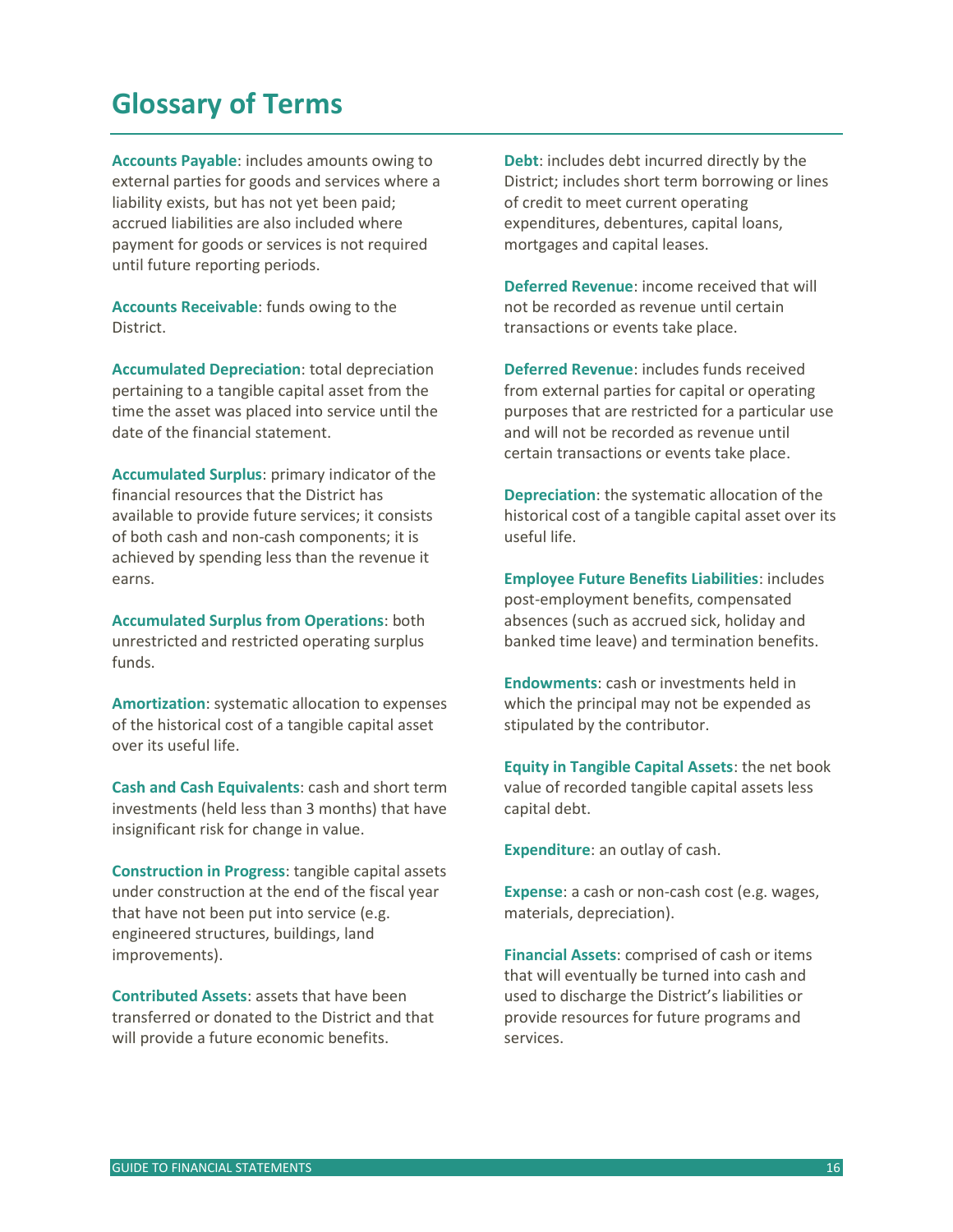**Financial Statements**: statements containing financial information for the District and its owned or controlled organizations (e.g. fire, utility, library).

**Gain or Loss on Sale**: proceeds from the sale of a tangible capital asset that are greater than (gain) or less than (loss) the net book value of the asset.

**Government Transfers**: entitlements, transfers under cost-share agreements, and/or grants from other levels of government.

**Historical Cost**: the aggregate paid to acquire ownership and use of an asset, including all payments necessary to obtain the asset in the location and condition required for it to provide services.

**Liabilities**: amounts owing by the District.

**Net Book Value**: total cost of a tangible capital asset minus the accumulated depreciation and any write-down of the asset.

**Net Financial Assets (Net Debt)**: represents the financial resources available after discharging the District's liabilities; in many cases a District will show a Net Debt position on the statement of financial position; it does not necessarily mean the District is in financial difficulty.

**Non-Financial Assets**: assets that are used in the operation of the District for the provision of services and are not readily converted to cash resources.

**Notes to the Financial Statements**: provides additional required information to assist users of the financial statements in understanding the basis of preparation of the statements and further enhance the understanding of the financial position of the District.

**Portfolio Investments**: investments that are held for longer than 3 months; may include equity or debt instruments.

**Prepaid Expenses**: goods and services that have been purchased for a subsequent financial period and are not readily converted to cash resources.

**Public Sector Accounting Standards (PSAS)**: a

set of financial reporting standards to ensure consistency of reporting across government entities; the SUCH section (Schools, Universities, Colleges and Hospitals) are required to report information under these standards.

**Replacement Cost**: amount that a District would have to pay to replace an asset with the same effectiveness at the present time, according to current worth.

**Restricted Surplus**: amount that results from excess revenues which have been internally designated for a specific future purposes, or externally restricted.

**Schedule of Capital Operations**: provides information on externally restricted capital revenue provided to the District for the acquisition of tangible capital assets where there is an obligation of the District to acquire and use the asset for a substantial portion of its life.

**Schedule of Changes in Accumulated Surplus (Deficit)**: provides information about the District's activities that resulted in an increase or decrease in accumulated surplus; breaks down all the components of the accumulated surplus.

**Schedule of Operating Operations**: provides a summary of revenues and expenses allocated to programs by type and expenditures by type for each program area.